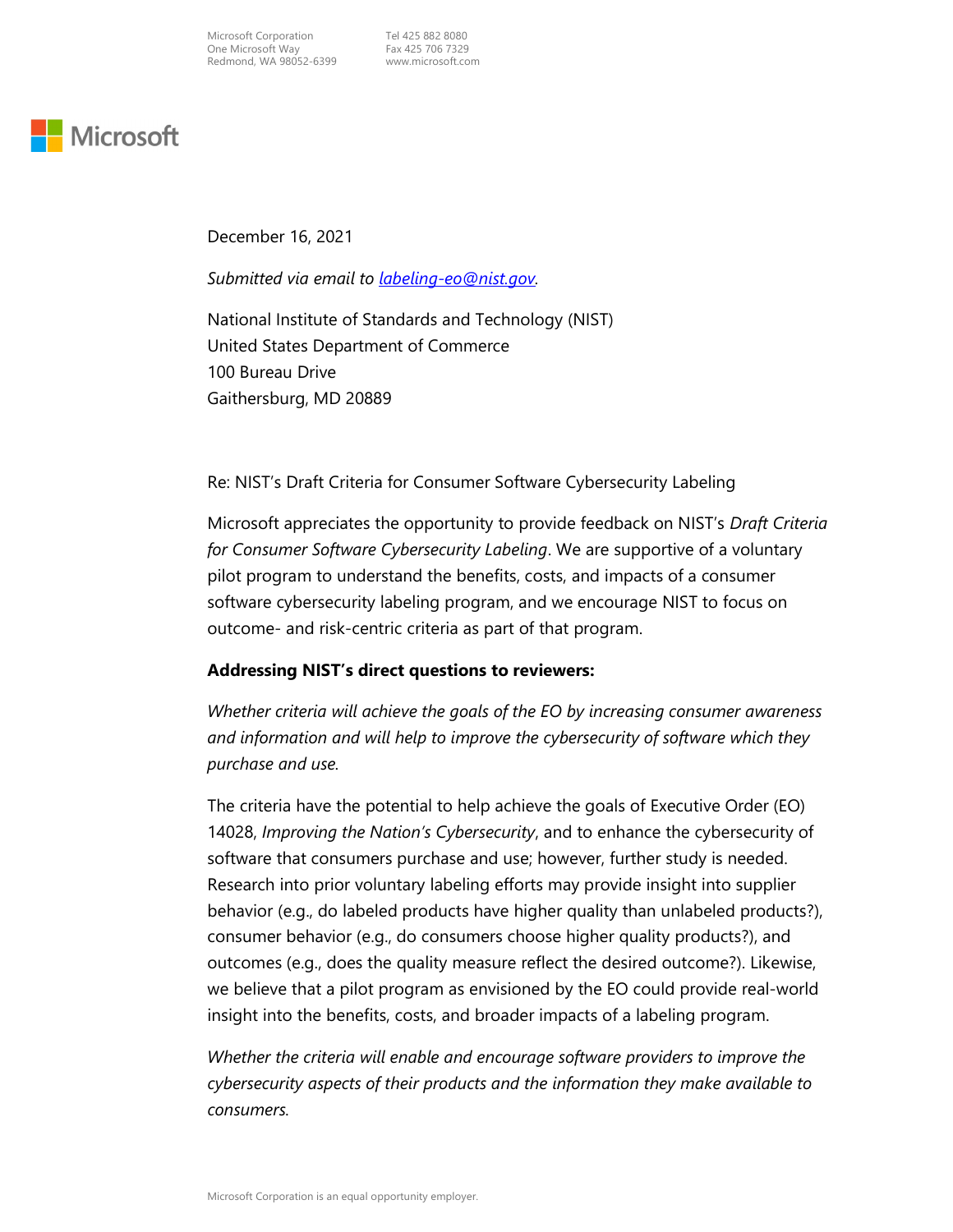## **Nicrosoft**

 Software providers leverage or reference a myriad of national and international standards, industry recommendations, regulatory and procurement requirements, and internal policies. The World Economic Forum lists "Fragmented and complex regulations" as a leading cybersecurity challenge of 2021, $^1$  saying: "Individual regulations may have similar intent, but multiple policies add complexity for businesses that need to comply with all regulations."

 Instead of defining new baseline criteria for consumer software cybersecurity labeling, these criteria should be incorporated into or draw from NIST SP 800-218 (Draft), and the process for obtaining a label should require attesting to following NIST SP 800-218 (Draft) or to a defined list of practices or tasks from it.

 Using consistent baseline criteria across multiple programs (such as consumer software labeling and EO 14028) enables software providers to implement and attest to or demonstrate conformance to the baseline criteria once. This will lead to more consistent and streamlined implementation of those baseline criteria because cybersecurity resources can be focused on fewer overlapping or conflicting criteria.

 Incentivizing software providers – for example, by providing safe harbors from other regulations for consumer software that conforms with the label – may increase adoption of the voluntary label and further the outcomes it aims to achieve. Microsoft discusses this approach in more detail in Microsoft proposes incentivizing digital solutions to mitigate supply chain risk.<sup>2</sup>

 Whether the labeling-specific criteria are appropriate and likely to be effective for consumers.

 The proposed criteria are too implementation-specific and detailed to effectively communicate to the diverse consumer software demographic. Consumers should be presented with outcome- or risk-centric statements about the software, such as:

- Built using secure development practices.
- Supports automatic updates.
- Protects stored and transmitted information.

<sup>&</sup>lt;sup>1</sup> <https://www.weforum.org/agenda/2021/01/top-cybersecurity-challenges-of-2021>/

 supply-chain-risk/ <sup>2</sup> <https://blogs.microsoft.com/on-the-issues/2021/03/23/incentivizing-digital-solutions-mitigate>-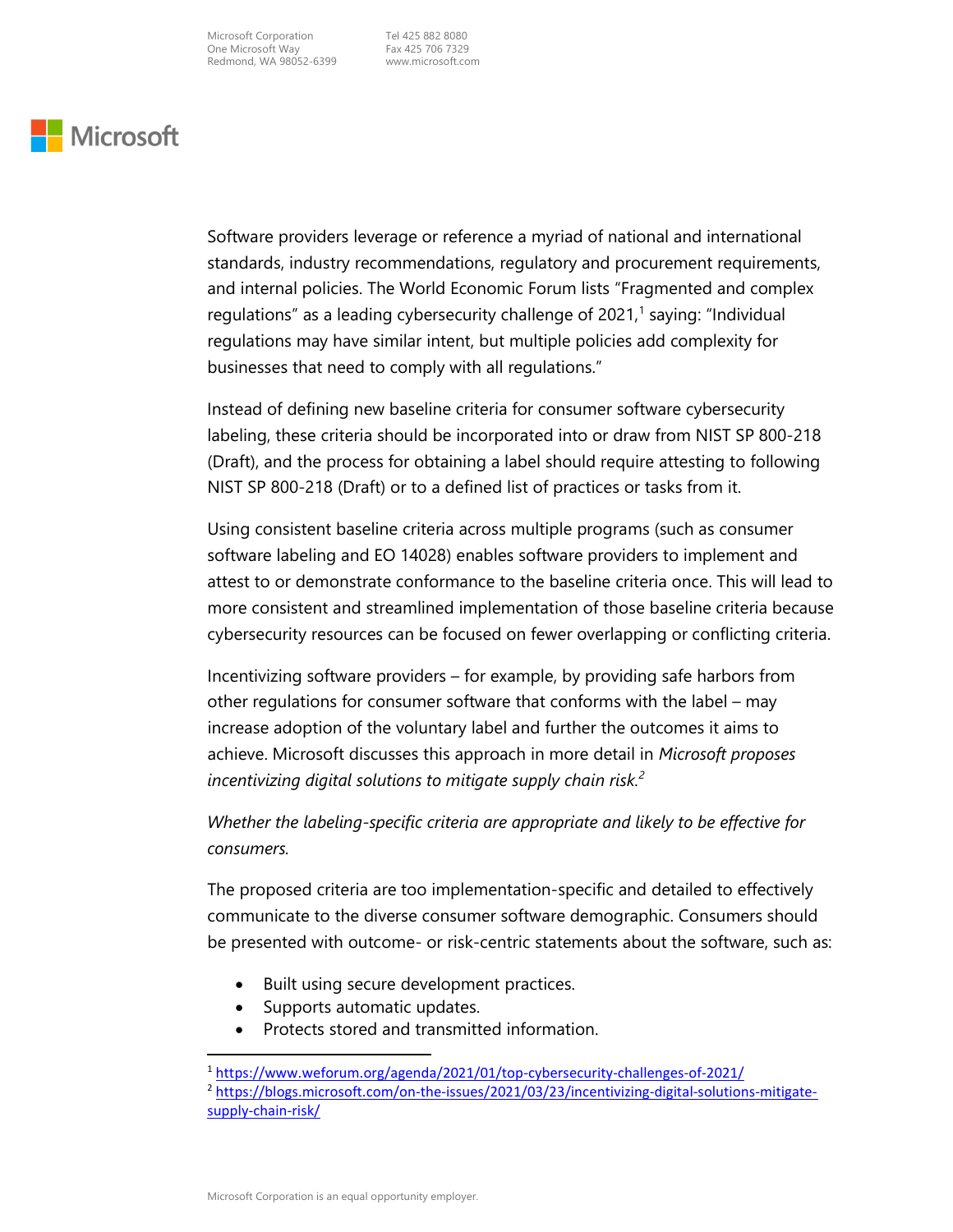### Microsoft

Handles sensitive information.

This model would be consistent with the Content Descriptors used for TV $^3$  and video game<sup>4</sup> ratings.

 Similarly, focusing on outcomes and providing implementation examples, rather than prescribing implementations, will afford software providers flexibility to tailor implementations to the technologies and platforms they use and their consumers' needs. This approach will also future proof the label's criteria against emerging or changing technologies.

 The criteria should be risk-based and take into consideration the platform that the consumer software is deployed on. For example, the typical consumer will not be able to, nor should they need to, understand the difference between strong cryptography provided by the platform and strong cryptography implemented by the consumer software; their desired outcome is that consumer software that handles sensitive information protects it.

 Whether a single, overarching statement that the software product meets the NIST baseline technical criteria should be included on a label, or whether alternative statements would be appropriate.

Microsoft appreciates the context provided in Appendix A: Additional Context for Labeling Criteria and agrees with NIST's conclusion that a "binary label with a layered approach" would be appropriate for a consumer software cybersecurity label. The complex interconnected nature of modern software and the need to update information – especially for software that is supported for many years – reinforces the approach of a minimal binary label from which you can access a website with more detailed and up-to-date information. As NIST has identified, this website can also provide contextual information about relevant criteria to improve consumer education. The label itself may benefit from including a small number of outcome- or risk-centric statements as Content Descriptors, as discussed in the previous answer, to call consumers' attention to specific criteria.

<sup>&</sup>lt;sup>3</sup> <http://tvguidelines.org/ratings.html>

 <sup>4</sup> <https://www.esrb.org/ratings>/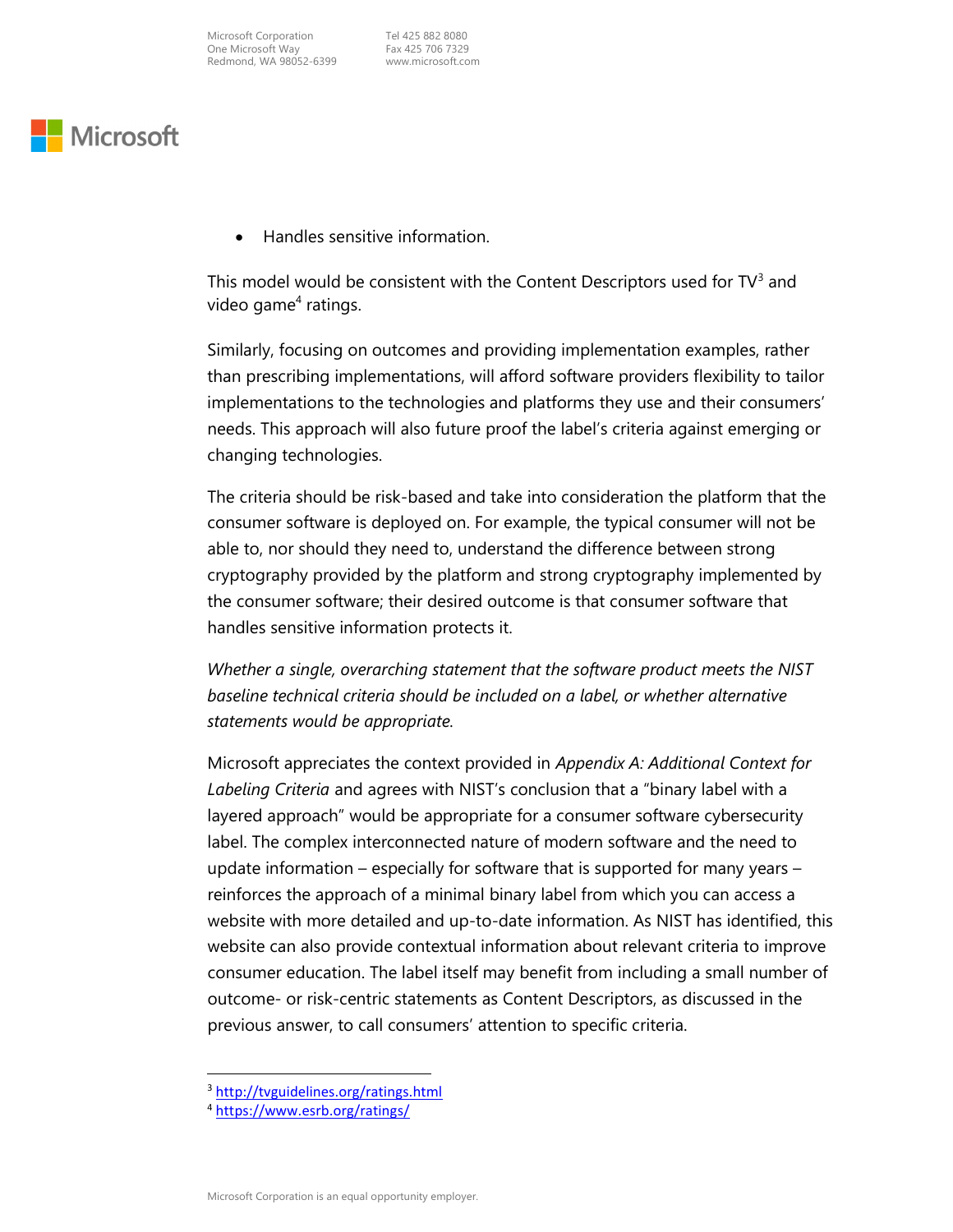# **Nicrosoft**

 Whether additional considerations for the labeling approach, consumer education, or testing are needed.

 We have no additional considerations beyond those discussed elsewhere in this response or that would be learned through the pilot program.

 Whether the software label approach and design should be unique or extended to the IoT product label (also directed in the EO) to facilitate brand recognition, even though the technical criteria will be different.

 IoT devices will always have a software component, whether it is on the device itself, or software used to interact with or manage the device. Based on this assumption, the IoT label should be an extension of the consumer software label and add IoT-specific criteria to the consumer software criteria.

#### Whether the conformity assessment provisions are appropriate.

 Consumer software has been trending to update more frequently – with time between updates being measured in days or weeks instead of months or years. A Supplier's Declaration of Conformity (SDOC) is an appropriate method of conformity assessment to achieve transparency and maintain agility.

 Consumer software providers range from Fortune 500 companies to hobbyists and are based around the globe; using an SDOC ensures a low barrier to enter the consumer software ecosystem and avoids disproportionately affecting smaller software providers or providers of low-cost or free consumer software.

### Whether a template Declaration of Conformity would be useful for software providers.

 Since templates drive consistency, they are typically beneficial to both software providers and consumers. Any variable information in the template (i.e., information that is software provider or software specific) should be clearly delineated to help consumers identify specific vs generic content and to help software providers identify content they are responsible for providing.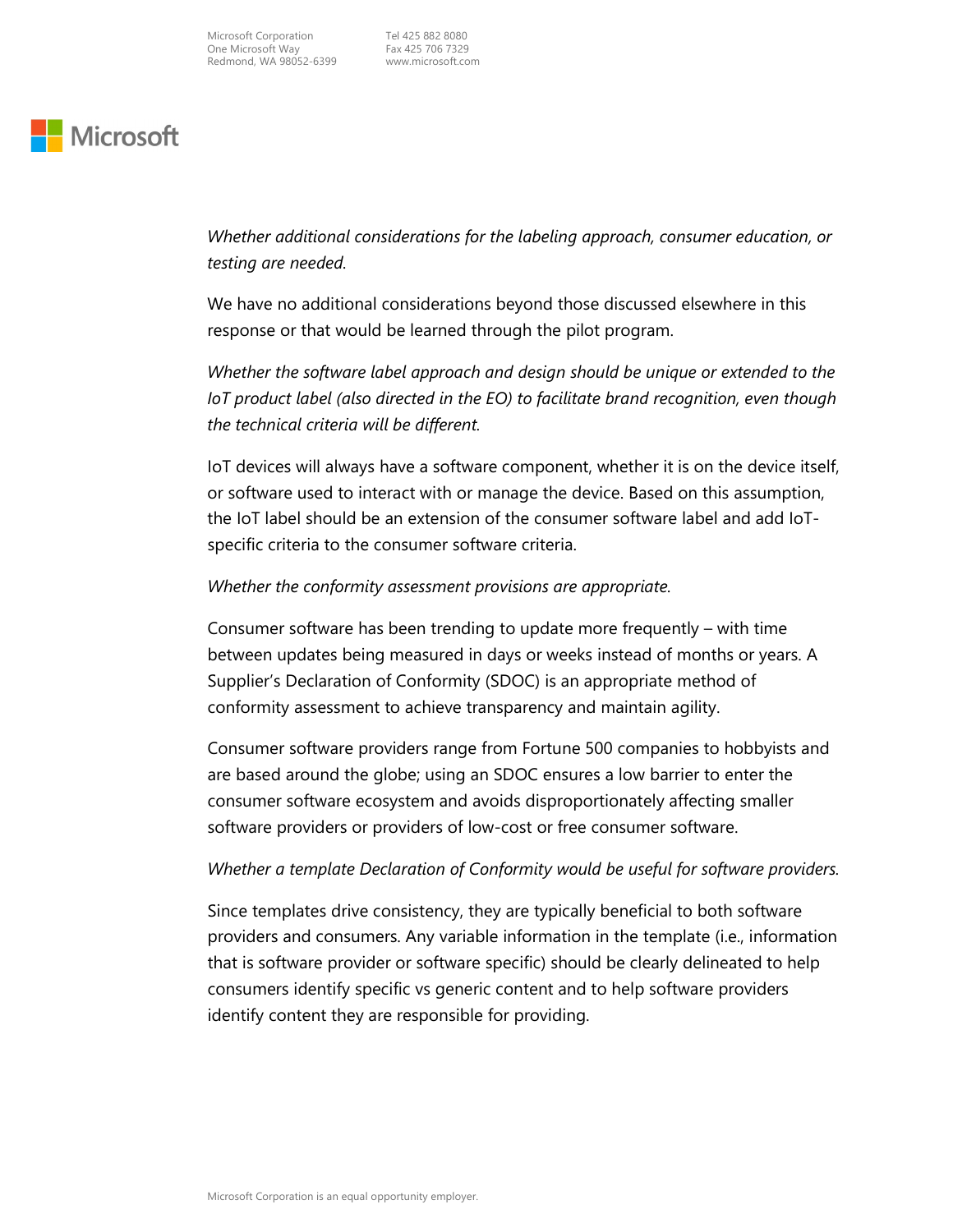# **Microsoft**

 Whether more details on evidence required to support assertions would be useful for software providers.

 NIST SP 800-218 (Draft) identifies "Implementation Examples" rather than prescribing specific implementations to afford software providers flexibility to choose specific implementations based on their business or technical needs and to insulate NIST SP 800-218 (Draft) against emerging and changing technologies and techniques. For this same reason, we recommend that the required evidence is not prescriptive but instead describes features of the evidence and provides examples.

Whether the technical baseline criteria are appropriate, including but not limited to:

The feasibility, clarity, completeness, and appropriateness of attestations

#### 2.3.1.1 Software Provider

 We recommend that individuals' names and contact information are not made publicly available because they tend to change frequently and to minimize disclosure of PII (Personally Identifiable Information) and potential risks to those individuals. Instead, we recommend providing a contact website address.

#### 2.3.1.3 Software Identifiers

We address this in more detail in Potentially requiring that the Software Identifiers attestation take the form of a Software ID Tags below. In addition to machine- readable software identifiers, the software provider should be able to provide a human-friendly software identifier.

#### 2.3.1.5 Software End of Support Date

 Software licenses for free and open source software often disclaim any ongoing support obligation. Effort should be made to not penalize this software while still supporting customer awareness.

#### 2.3.2.1 Implements a Secure Development Process

 Consumers should be made aware that a secure development process reduces risk but does not eliminate it entirely.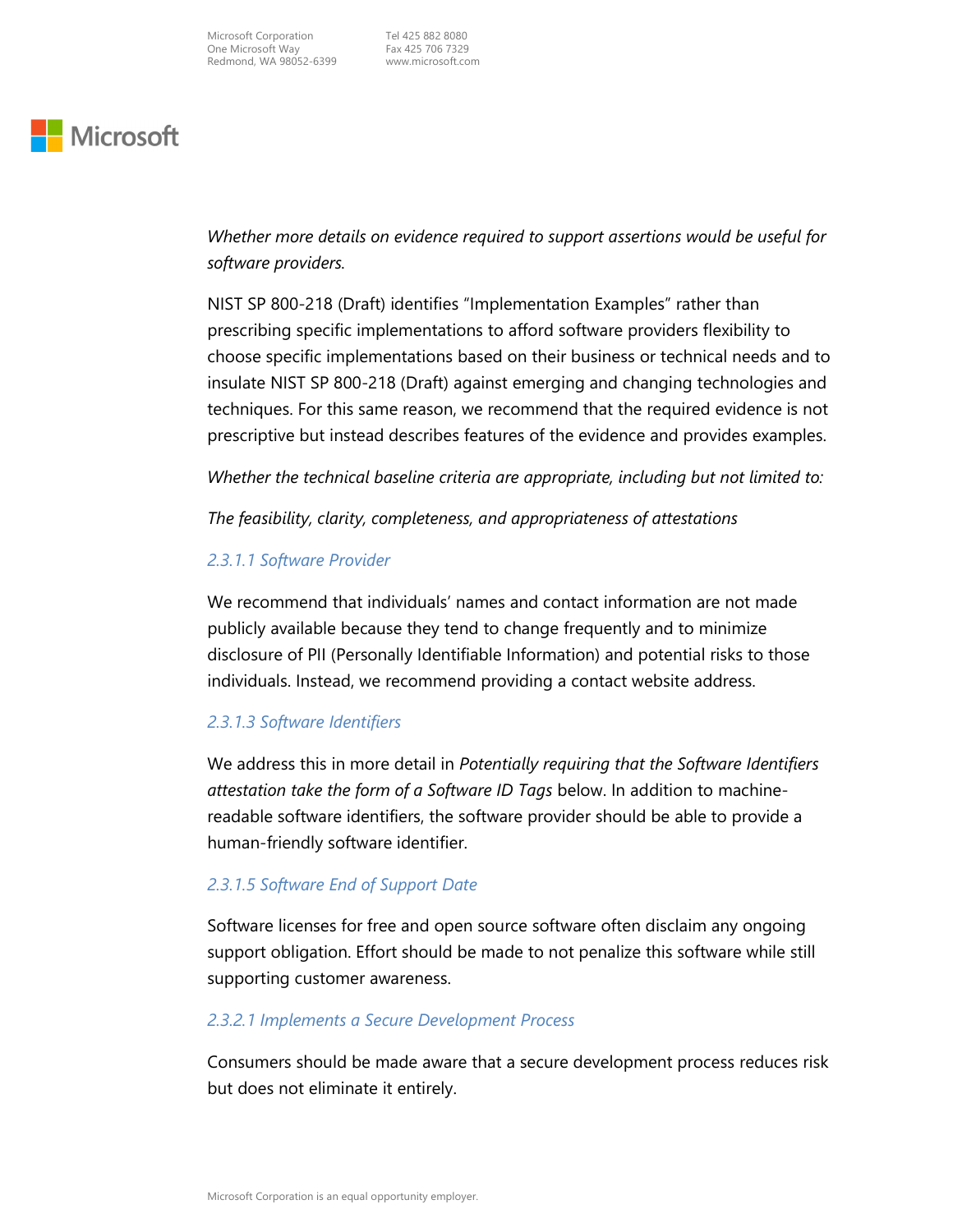

#### 2.3.3.1 Free from Known Vulnerabilities

This criterion has a few issues:

- 1. Vulnerabilities are often found after the software is released; therefore, a point-in- time declaration of software being free from known vulnerabilities – especially when that declaration is made before the software is released – risks giving consumers a false sense of security.
- 2. NIST SP 800-218 (Draft) already includes practices and tasks to find, triage, and remediate vulnerabilities (PW.7, PW.8, and RV). Therefore, this criterion is already covered by the "Implements a Secure Development Process" criterion.
- 3. NIST SP 800-218 (Draft) RV 2.2 acknowledges making risk-based decisions about whether to remediate vulnerabilities or to address the risk through other means. Requiring attestation of software being free of known vulnerabilities undermines being able to make risk-based decisions.
- 4. It could disincentivize looking for vulnerabilities because there would be an obligation to immediately fix them.

 We encourage NIST to remove this criterion and focus on criteria that reduce the probability of vulnerabilities being introduced (e.g., "Implements a Secure Development Process"); encourage coordinated vulnerability disclosure, triage, and remediation of vulnerabilities by software providers; and encourage installation of software updates by consumers.

#### 2.3.3.3 Multifactor Authentication

 It is important to scope this criterion so consumers have context to seek multifactor authentication where it would be especially beneficial (i.e., consumer software that stores sensitive information or can be accessed remotely).

#### 2.3.3.4 Free from Hard-Coded Secrets

 This criterion should be included in NIST SP 800-218 (Draft) and incorporated into the "Implements a Secure Development Process" criterion.

#### 2.3.3.5 Strong Cryptography

 This criterion should be pivoted to focus on the desired outcome, the protection of sensitive information in transit and at rest. The consumer should not have to be concerned whether that is provided by the software or by the platform running the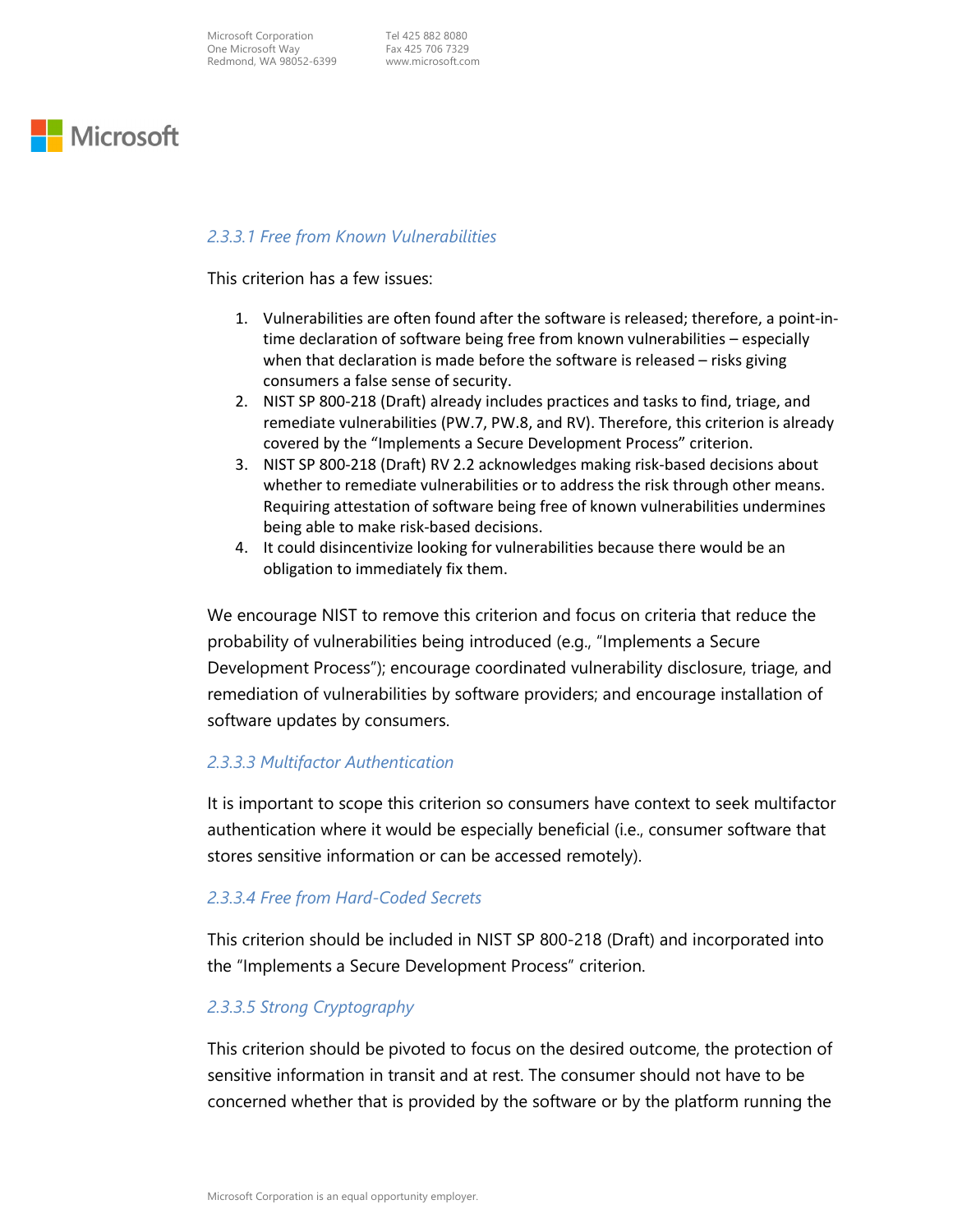# **Microsoft**

 software. This criterion is also covered in NIST SP 800-218 (Draft) and therefore by the "Implements a Secure Development Process" criterion. It may improve conformance and consumer attention if this criterion is only emphasized for consumer software that handles sensitive information.

### 2.3.4 Data Inventory and Protection Attestations

 These criteria could better communicate risk to consumers by focusing on local storage vs remote transmission:

- 1. Does the software store sensitive information? If so, what does it store?
- 2. Does this information transmit sensitive information? If so, what does it transmit?

 The software provider should, optionally, be able to provide a website address for a privacy policy.

 A consumer may also want to know if core functionality provided by the software requires remote services from the software provider to operate. For example, a consumer may prefer to purchase an IoT garage door opener that can operate without remote services.

#### Normative references to be considered for inclusion

 We recommend that most of the criteria reference practices or tasks in NIST SP 800-218 (Draft) and that any criteria not included in NIST SP 800-218 (Draft) be considered for inclusion. To avoid ambiguity for software providers and consumers, we recommend against multiple normative references.

### Potentially requiring that the Software Identifiers attestation take the form of a Software ID Tags

 Software identification is complex and will evolve with the increased production and exchange of software bills of materials (SBOMs). Multiple software identification schemes are already in use across the industry: Software ID Tags  $(SWID)^5$ , Concise Software Identification Tags (CoSWID)<sup>6</sup> (an alternate

<sup>&</sup>lt;sup>5</sup> <https://www.iso.org/standard/65666.html>

 <sup>6</sup> <https://datatracker.ietf.org/doc/draft-ietf-sacm-coswid>/